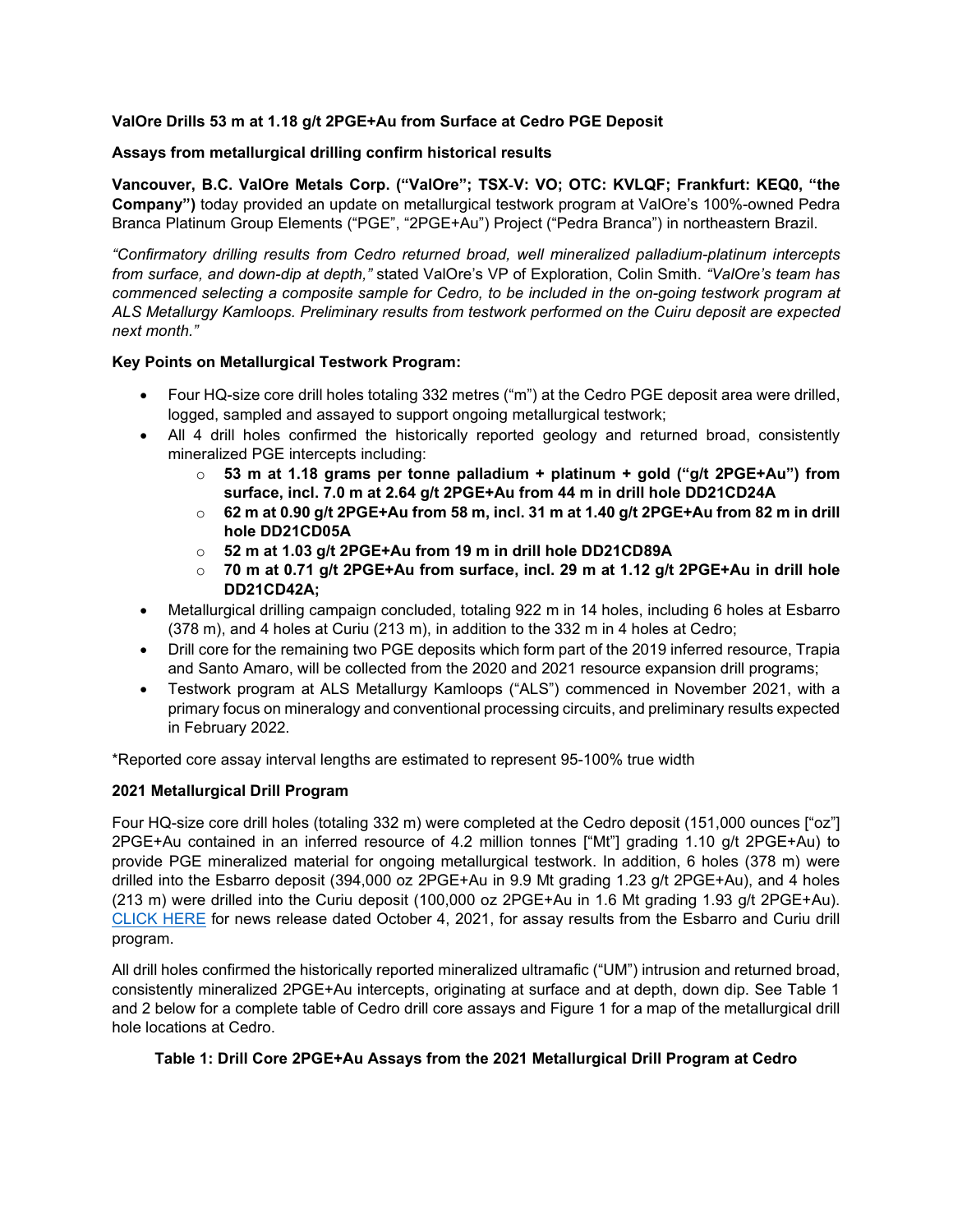| Hole ID   | <b>From</b><br>(m)                                     | To<br>(m)                             | Length<br>(m) | Au<br>(g/t) | Pd<br>(g/t) | <b>Pt</b><br>(g/t) | 2PGE+Au<br>(g/t)                           | <b>Summary Interval</b>                                | Gram*<br><b>Metre</b> |
|-----------|--------------------------------------------------------|---------------------------------------|---------------|-------------|-------------|--------------------|--------------------------------------------|--------------------------------------------------------|-----------------------|
| DD21CD05A | 57.68                                                  | 119.65                                | 61.97         | 0.03        | 0.54        | 0.34               | 0.90<br>62 m at 0.90 g/t 2PGE+Au from 58 m |                                                        | 56                    |
|           | 82.00                                                  | 112.50                                | 30.50         | 0.04        | 0.88        | 0.48               | 1.40                                       | incl. 31 m at 1.40 g/t 2PGE+Au from 82 m               |                       |
| DD21CD24A | 0.00                                                   | 53.00                                 | 53.00         | 0.03        | 0.79        | 0.36               | 1.18                                       | 53 m at 1.18 g/t 2PGE+Au from surface                  | 63                    |
|           | 44.00                                                  | 51.00                                 | 7.00          | 0.01        | .86         | 0.77               | 2.64                                       | incl. 7.0 m at 2.64 g/t 2PGE+Au from 44 m              |                       |
|           | 0.02<br>0.71<br>70.00<br>70.00<br>0.45<br>0.24<br>0.00 | 70 m at 0.71 g/t 2PGE+Au from surface |               |             |             |                    |                                            |                                                        |                       |
| DD21CD42A | 0.00                                                   | 29.20                                 | 29.20         | 0.01        | 0.71        | 0.40               | 1.12                                       | incl. 29 m at 1.12 g/t 2PGE+Au from surface            |                       |
|           | 43.25                                                  | 46.00                                 | 2.75          | 0.01        | 1.05        | 0.55               | 1.61                                       | and 2.8 m at 1.61 g/t 2PGE+Au from 43 m                |                       |
| DD21CD89A | 19.15                                                  | 70.75                                 | 51.60         | 0.06        | 0.63        | 0.34               | 1.03                                       | 52 m at 1.03 g/t 2PGE+Au from 19 m                     | 53                    |
|           | 45.70                                                  | 48.50                                 | 2.80          | 0.01        | 4.31        | 1.63               | 5.95                                       | incl. 2.8 m at 5.95 g/t 2PGE+Au, 0.11 g/t Rh from 46 m |                       |

\*Reported core assay interval lengths are estimated to represent 95-100% true width

# **Table 2: Historical vs. 2021 Twin Core Assays Comparison**

| <b>DDH Type</b>   | <b>Hole ID</b> | <b>Summary Interval</b>               | <b>Gram*Metre</b> |
|-------------------|----------------|---------------------------------------|-------------------|
| Historical        | DD01CD05       | 62 m at 0.84 g/t 2PGE+Au from 59 m    | 52                |
| 2021 Twin         | DD21CD05A      | 62 m at 0.90 g/t 2PGE+Au from 58 m    | 56                |
| <b>Historical</b> | DD07CD24       | 52 m at 1.34 g/t 2PGE+Au from 1.4 m   | 69                |
| 2021 Twin         | DD21CD24A      | 53 m at 1.18 g/t 2PGE+Au from surface | 63                |
| <b>Historical</b> | DD08CD42       | 71 m at 0.89 g/t 2PGE+Au from surface | 63                |
| 2021 Twin         | DD21CD42A      | 70 m at 0.71 g/t 2PGE+Au from surface | 50                |
| Historical        | DD10CD89       | 51 m at 1.14 g/t 2PGE+Au from 14 m    | 58                |
| 2021 Twin         | DD21CD89A      | 52 m at 1.03 g/t 2PGE+Au from 19 m    | 53                |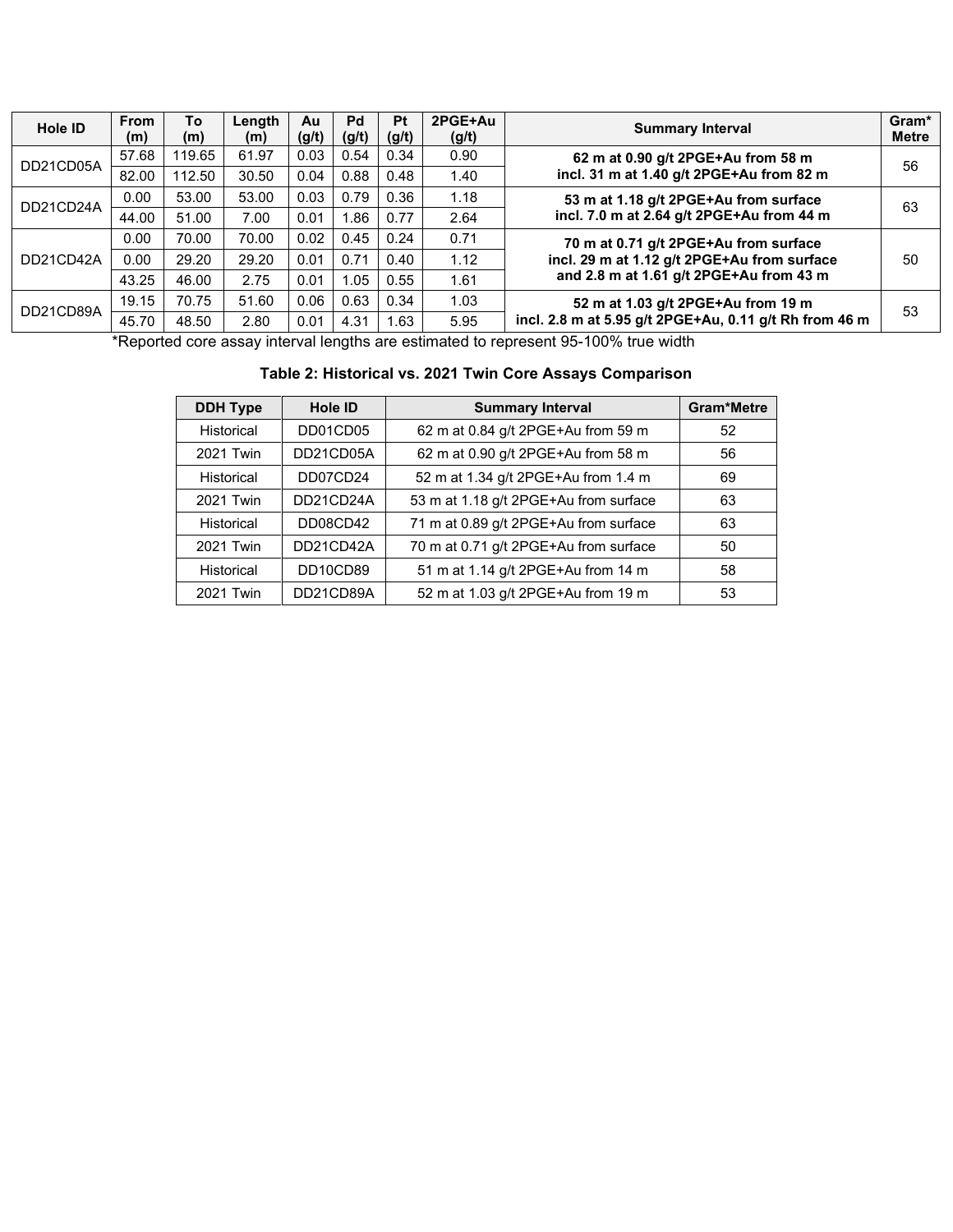

# **Figure 1: Map of 2021 Metallurgical Drill Hole Locations at Cedro PGE Deposit**

## **ALS Metallurgy Testwork Program**

[CLICK HERE](http://www.valoremetals.com/news-media/news-releases/2021/valore-pge-assays-from-metallurgical-drilling-at-pedra-branca-confirm-historical-drilling-averages-in-curiu-and-esbarro-zones) for news release dated October 4, 2021, for more information regarding the ALS testwork program.

[CLICK HERE](https://www.alsglobal.com/en-ca/locations/americas/north-america/canada/british-columbia/kamloops-metallurgy) for more information regarding ALS Metallurgy Kamloops.

## **Quality Control/Quality Assurance ("QA/QC") and Grade Interval Reporting**

[CLICK HERE](http://valoremetals.com/news-media/news-releases/2020/valore-announces-initial-drill-results-from-pedra-branca-including-10-gt-2pgeau-over-528-metres-from-surface) for a summary of ValOre's policies and procedures related to QA/QC and grade interval reporting.

# **Qualified Person (QP)**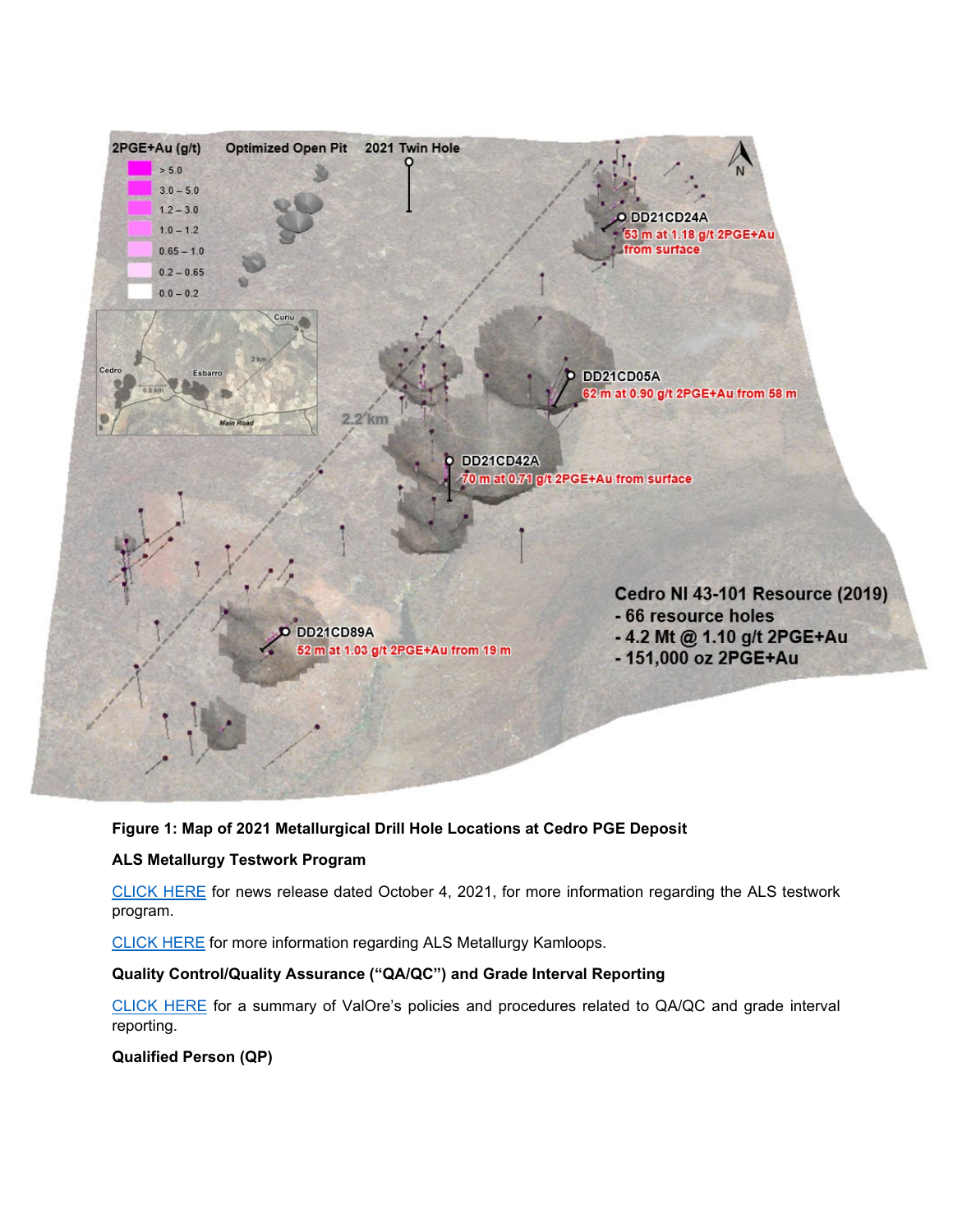The technical information in this news release has been prepared in accordance with Canadian regulatory requirements set out in NI 43-101 and reviewed and approved by Colin Smith, P.Geo., ValOre's QP and Vice President of Exploration.

#### **About ValOre Metals Corp.**

**ValOre Metals Corp. (TSX**‐**V: VO)** is a Canadian company with a portfolio of high‐quality exploration projects. ValOre's team aims to deploy capital and knowledge on projects which benefit from substantial prior investment by previous owners, existence of high-value mineralization on a large scale, and the possibility of adding tangible value through exploration, process improvement, and innovation.

In May 2019, ValOre announced the acquisition of the Pedra Branca Platinum Group Elements (PGE) property, in Brazil, to bolster its existing Angilak uranium, Genesis/Hatchet uranium and Baffin gold projects in Canada.

The Pedra Branca PGE Project comprises 51 exploration licenses covering a total area of 55,984 hectares (138,339 acres) in northeastern Brazil. At Pedra Branca, 5 distinct PGE+Au deposit areas host, in aggregate, a current Inferred Resource of 1,067,000 ounces 2PGE+Au contained in 27.2 million tonnes grading 1.22 g/t 2PGE+Au [\(CLICK HERE](http://valoremetals.com/news-media/news-releases/2019/valore-files-technical-report-for-pedra-branca-pgm-project) for ValOre's July 23, 2019 news release). All the currently known Pedra Branca inferred PGE resources are potentially open pittable.

Comprehensive exploration programs have demonstrated the "District Scale" potential of ValOre's Angilak Property in Nunavut Territory, Canada that hosts the Lac 50 Trend having a current Inferred Resource of 2,831,000 tonnes grading 0.69% U<sub>3</sub>O<sub>8</sub>, totaling 43.3 million pounds U<sub>3</sub>O<sub>8</sub>. For disclosure related to the inferred resource for the Lac 50 Trend uranium deposits, please [CLICK HERE](http://valoremetals.com/news-media/news-releases/archive/index.php?content_id=144) for ValOre's news release dated March 1, 2013.

ValOre's team has forged strong relationships with sophisticated resource sector investors and partner Nunavut Tunngavik Inc. (NTI) on both the Angilak and Baffin Gold Properties. ValOre was the first company to sign a comprehensive agreement to explore for uranium on Inuit Owned Lands in Nunavut Territory and is committed to building shareholder value while adhering to high levels of environmental and safety standards and proactive local community engagement.

On behalf of the Board of Directors,

"Jim Paterson"

James R. Paterson, Chairman and CEO

ValOre Metals Corp.

For further information about ValOre Metals Corp., or this news release, please visit our website at [www.valoremetals.com](http://www.valoremetals.com/) or contact Investor Relations at 604.653.9464, or by email at [contact@valoremetals.com.](mailto:contact@valoremetals.com)

ValOre Metals Corp. is a proud member of Discovery Group. For more information please visit: <http://www.discoverygroup.ca/>

Neither the TSX Venture Exchange nor its Regulation Services Provider (as that term is defined in the policies of the TSX Venture Exchange) accepts responsibility for the adequacy or accuracy of this release.

This news release contains "forward-looking statements" within the meaning of applicable securities laws. Although ValOre believes that the expectations reflected in its forward-looking statements are reasonable, such statements have been based on factors and assumptions concerning future events that may prove to be inaccurate. These factors and assumptions are based upon currently available information to ValOre. Such statements are subject to known and unknown risks, uncertainties and other factors that could influence actual results or events and cause actual results or events to differ materially from those stated,